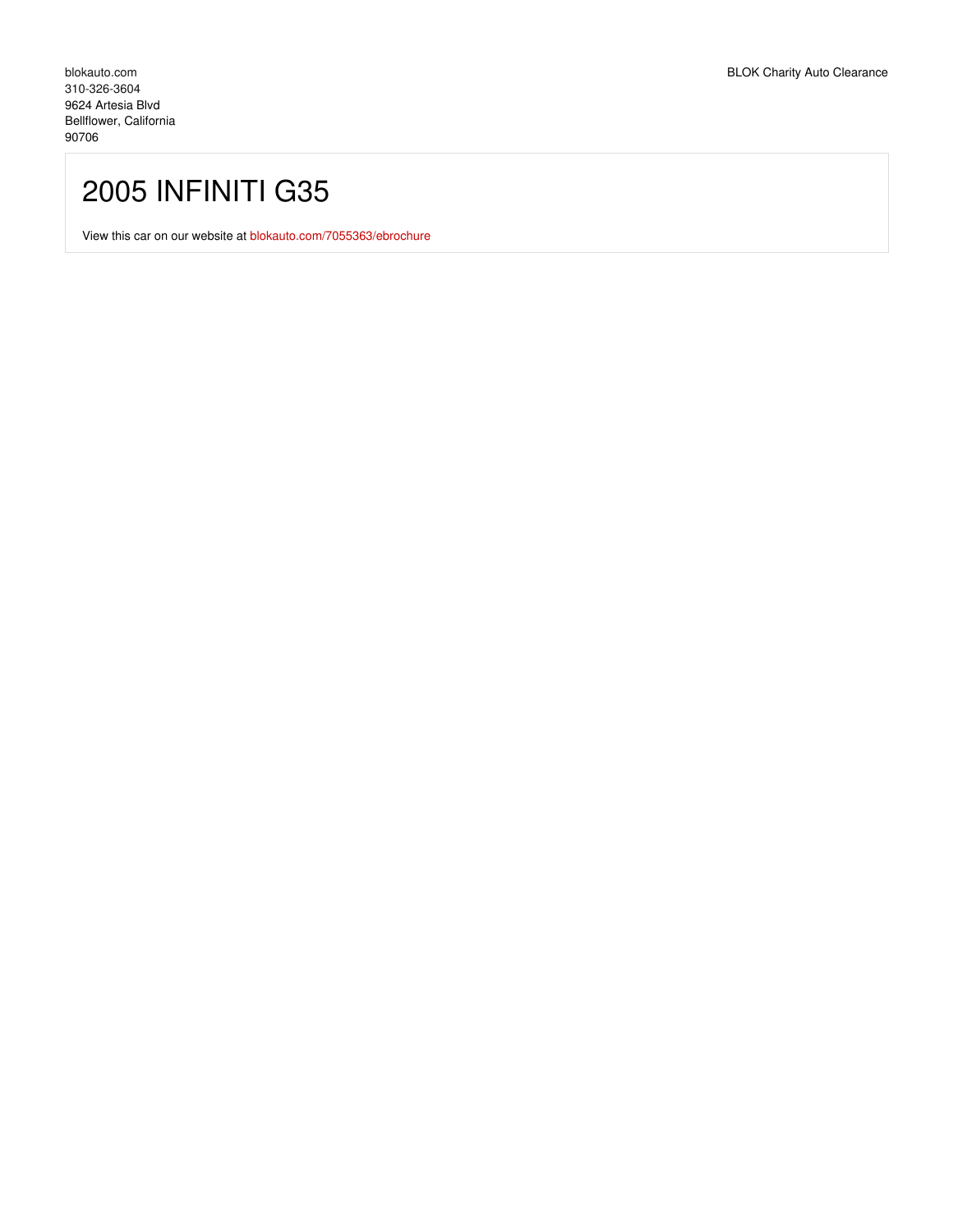



# Our Price **\$4,800**

## **Specifications:**

| Year:             | 2005                                          |  |  |  |  |
|-------------------|-----------------------------------------------|--|--|--|--|
| VIN:              | JNKCV51E95M210598                             |  |  |  |  |
| Make:             | <b>INFINITI</b>                               |  |  |  |  |
| Stock:            | 76685                                         |  |  |  |  |
| Model/Trim:       | G35                                           |  |  |  |  |
| <b>Condition:</b> | Pre-Owned                                     |  |  |  |  |
| Body:             | Sedan                                         |  |  |  |  |
| <b>Exterior:</b>  | <b>Brilliant Silver Metallic</b>              |  |  |  |  |
| Engine:           | 3.5L DOHC SMPI 24-valve V6 aluminum<br>engine |  |  |  |  |
| Interior:         | Gray Leather                                  |  |  |  |  |
| Transmission:     | Auto                                          |  |  |  |  |
| Mileage:          | 153,877                                       |  |  |  |  |
| Drivetrain:       | <b>Rear Wheel Drive</b>                       |  |  |  |  |
| Economy:          | City 18 / Highway 25                          |  |  |  |  |

**Please call or e-mail to check availability!!! All of our vehicles are available for purchase Monday through Sunday from 8:00am-5:00pm. Please note we do not offer any financing and/or payment plans of any kind. For more information, please call (310)-326-3604 and press 1 for the sales department. We are currently not having any auctions on Saturdays due to Covid 19.**

**WHEN CALLING THE SALES DEPARTMENT, PLEASE PROVIDE THE STOCK NUMBER FOR THE VEHICLE YOU ARE INTERESTED IN!!!**

**WE HAVE 300+ CARS AT OUR LOCATION!!! WE RECEIVE NEW CARS EVERY WEEK AND OUR WEBSITE IS UPDATED ON A DAILY BASIS!!!**

**VISIT [WWW.BLOKAUTO.COM](http://www.blockauto.com) TO SEE OUR FULL INVENTORY!!!**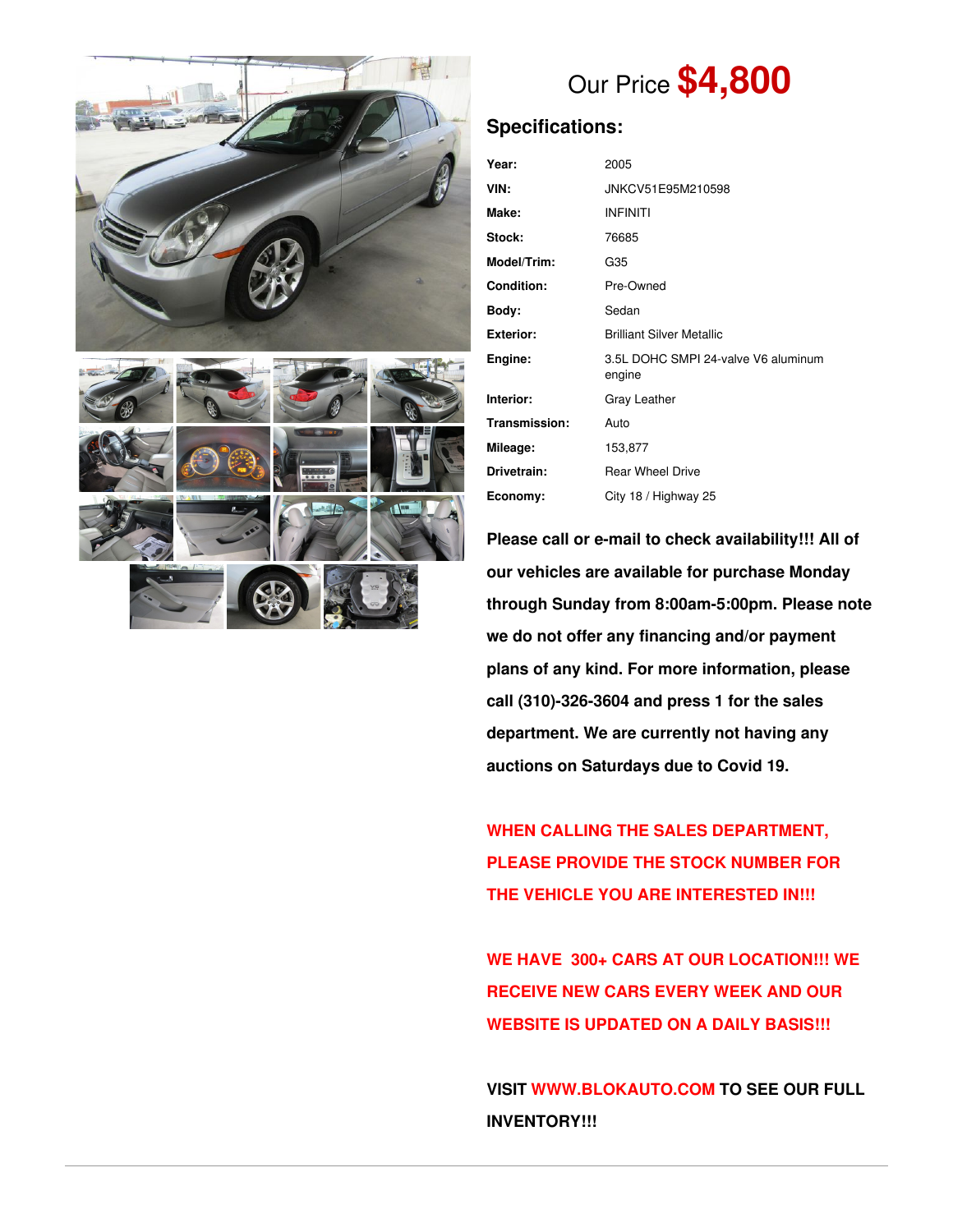#### 2005 INFINITI G35 BLOK Charity Auto Clearance - 310-326-3604 - View this car on our website at[blokauto.com/7055363/ebrochure](https://blokauto.com/vehicle/7055363/2005-infiniti-g35-bellflower-california-90706/7055363/ebrochure)

| U U U U U                |                                      | Arkansas St    |                                                   | Arkansas St                           | $\lfloor$ nn $\lfloor$                                             |              |
|--------------------------|--------------------------------------|----------------|---------------------------------------------------|---------------------------------------|--------------------------------------------------------------------|--------------|
| n v v v                  |                                      | Park St        |                                                   | Park St                               | Park St                                                            |              |
| <b>Artesia-Fwy</b>       |                                      |                | Moto United - Bellflower                          |                                       | Beach St                                                           |              |
| <b>Planet Fitness</b>    | Palm St<br>Deli by Caliva Dispensary | Beach St       | fet & Grill<br>o                                  |                                       | Palm St<br><b>Colden Corral 1 Greenwolf Bellflower Artesia Fwy</b> |              |
|                          |                                      |                |                                                   | Artesia Blvd                          |                                                                    | Hacienda St  |
| Virginia Ave             |                                      | Bellflower DMV | <b>Bank of America</b><br><b>Financial Center</b> |                                       | <b>Sizzler</b>                                                     | Monterey St: |
|                          |                                      | Ramona St      | <b>Grace Filipino</b>                             | Ramona St                             |                                                                    | Artesia Bly  |
|                          |                                      |                | Christian<br>Church                               | Cedar St                              | Woodruff<br><b>Convalescent Center</b>                             |              |
| Diddy's Place Sports Bar |                                      |                |                                                   |                                       |                                                                    |              |
| Google                   | ZΠ                                   | Rose St<br>w   | Taco Bell                                         | Thomas Jefferson<br>Flamentary School | Map data @2022                                                     |              |
|                          |                                      |                |                                                   |                                       |                                                                    |              |
|                          |                                      |                |                                                   |                                       |                                                                    |              |
|                          |                                      |                |                                                   |                                       |                                                                    |              |
|                          |                                      |                |                                                   |                                       |                                                                    |              |
|                          |                                      |                |                                                   |                                       |                                                                    |              |

#### 2005 INFINITI G35

BLOK Charity Auto Clearance - 310-326-3604 - View this car on our website at[blokauto.com/7055363/ebrochure](https://blokauto.com/vehicle/7055363/2005-infiniti-g35-bellflower-california-90706/7055363/ebrochure)

### **Installed Options**

#### **Interior**

- AM/FM stereo w/MP3 playback/in-dash 6-disc CD changer-inc: radio data system (RDS), (6) speakers
- Aluminum interior trim-inc: center console, instrument panel, door grips
- Auto temp control w/carbon micro-filtration Auxiliary glove compartment- Cargo net
- Center console w/auxiliary pwr outlet- Cruise control- Dual front seatback pockets
- Dual front/rear cup holders- Dual front/rear map reading lamps
- Dual illuminated visor vanity mirrors- Emergency inside trunk release
- Exterior temp & digital compass display Front/rear floormats
- Heated front bucket 8-way driver/4-way passenger pwr seats w/adjustable lumbar support, active head restraints
- Illuminated entry/exit w/theater dimming- Infiniti signature analog clock
- Instrumentation-inc: Fine Vision lighting for speedometer, tachometer, dual digital trip odometers, fuel level/coolant temp gauges & tilt feature
- Leather & aluminum trimmed shift knob- Leather appointed seating surfaces
- Leather-wrapped 3-spoke tilt/telescopic steering wheel w/synchronized instrument cluster, illuminated cruise & audio controls
- Locking glove compartment w/lights
- Pwr windows w/illuminated switches-inc: front windows one-touch up/down feature & safety reverse
- Rear seat center armrest w/storage & trunk pass though Rear window defogger w/timer - Rear window in-glass antenna w/diversity system
- Remote keyless entry w/selective unlocking & trunk release
- 
- Remote opening/closing of windows via door lock- Tire pressure monitor warning light
- Vehicle security system w/immobilizer & audible alarm- Windows retained accessory pwr

**Exterior**